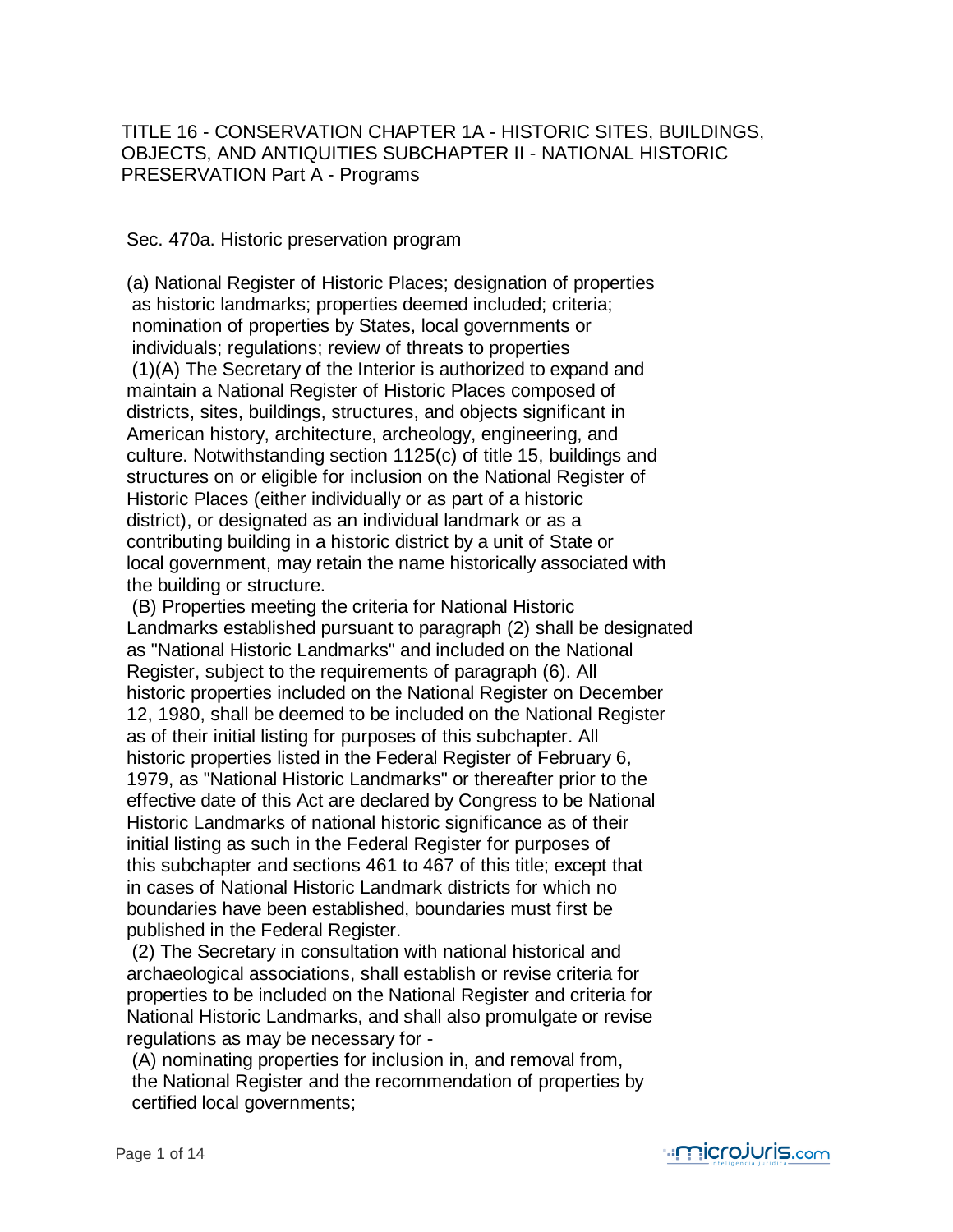(B) designating properties as National Historic Landmarks and removing such designation;

 (C) considering appeals from such recommendations, nominations, removals, and designations (or any failure or refusal by a nominating authority to nominate or designate);

 (D) nominating historic properties for inclusion in the World Heritage List

Sec. 470a-1. World Heritage Convention

# (a) United States participation

 The Secretary of the Interior shall direct and coordinate United States participation in the Convention Concerning the Protection of the World Cultural and Natural Heritage, approved by the Senate on October 26, 1973, in cooperation with the Secretary of State, the Smithsonian Institution, and the Advisory Council on Historic Preservation. Whenever possible, expenditures incurred in carrying out activities in cooperation with other nations and international organizations shall be paid for in such excess currency of the country or area where the expense is incurred as may be available to the United States.

(b) Nomination of property to World Heritage Committee

 The Secretary of the Interior shall periodically nominate properties he determines are of international significance to the World Heritage Committee on behalf of the United States. No property may be so nominated unless it has previously been determined to be of national significance. Each such nomination shall include evidence of such legal protections as may be necessary to ensure preservation of the property and its environment (including restrictive covenants, easements, or other forms of protection). Before making any such nomination, the Secretary shall notify the Committee on Natural Resources of the United States House of Representatives and the Committee on Energy and Natural Resources of the United States Senate.

 (c) Nomination of non-Federal property to World Heritage Committee No non-Federal property may be nominated by the Secretary of the Interior to the World Heritage Committee for inclusion on the World Heritage List unless the owner of the property concurs in writing to such nomination.

 (Pub. L. 96-515, title IV, Sec. 401, Dec. 12, 1980, 94 Stat. 3000; Pub. L. 103-437, Sec. 6(d)(28), Nov. 2, 1994, 108 Stat. 4584.)

# **CODIFICATION**

 Section was enacted as part of the National Historic Preservation Act Amendments of 1980, and not as part of the National Historic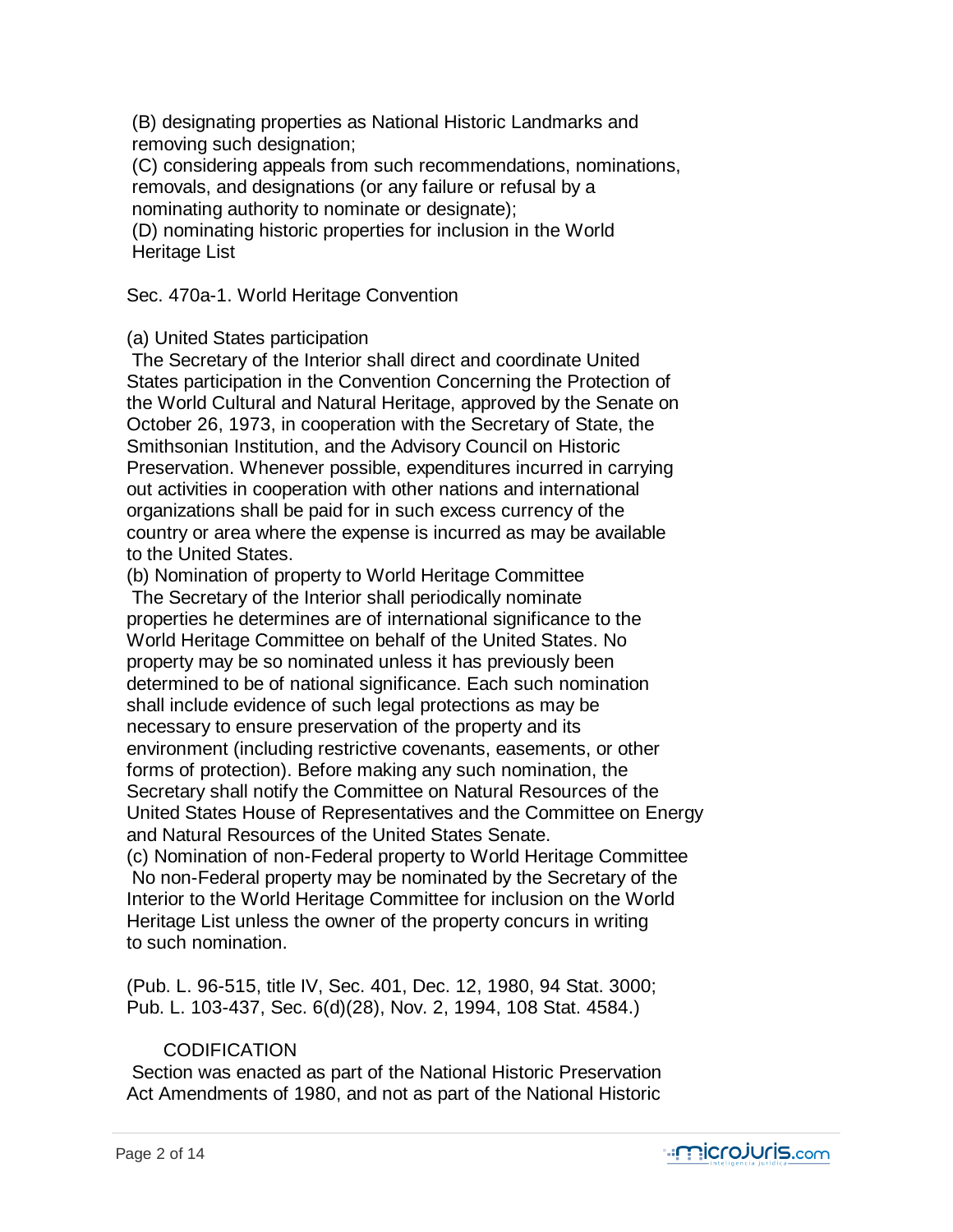Preservation Act, Pub. L. 89-665, which is classified generally to this subchapter.

# AMENDMENTS

 1994 - Subsec. (b). Pub. L. 103-437 substituted "Natural Resources" for "Interior and Insular Affairs" after "Committee on".

 Sec. 470a-2. Federal undertakings outside United States; mitigation of adverse effects

 Prior to the approval of any Federal undertaking outside the United States which may directly and adversely affect a property which is on the World Heritage List or on the applicable country's equivalent of the National Register, the head of a Federal agency having direct or indirect jurisdiction over such undertaking shall take into account the effect of the undertaking on such property for purposes of avoiding or mitigating any adverse effects.

(Pub. L. 96-515, title IV, Sec. 402, Dec. 12, 1980, 94 Stat. 3000.)

# CODIFICATION

 Section was enacted as part of the National Historic Preservation Act Amendments of 1980, and not as part of the National Historic Preservation Act, Pub. L. 89-665, which is classified generally to this subchapter.

Sec. 470b. Requirements for awarding of grant funds

 (a) Grant applications; amounts; reports; conditions No grant may be made under this subchapter - (1) unless application therefor is submitted to the Secretary in accordance with regulations and procedures prescribed by him; (2) unless the application is in accordance with the comprehensive statewide historic preservation plan which has been approved by the Secretary after considering its relationship to the comprehensive statewide outdoor recreation plan prepared pursuant to the Land and Water Conservation Fund Act of 1965 (78 Stat. 897) [16 U.S.C. 460l-4 et seq.];

 (3) for more than 60 percent of the aggregate costs of carrying out projects and programs under the administrative control of the State Historic Preservation Officer as specified in section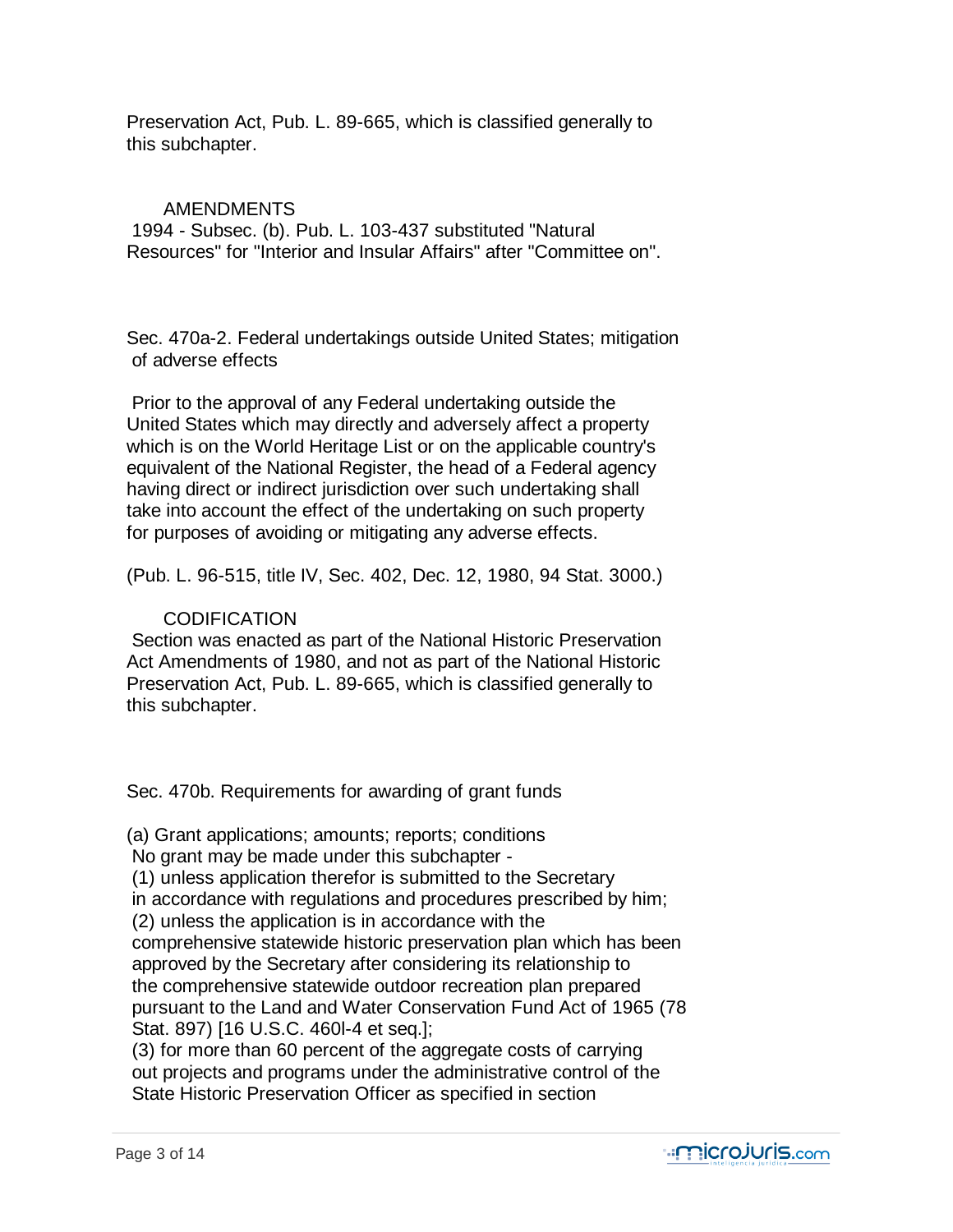470a(b)(3) of this title in any one fiscal year;

 (4) unless the grantee has agreed to make such reports, in such form and containing such information as the Secretary may from time to time require;

 (5) unless the grantee has agreed to assume, after completion of the project, the total cost of the continued maintenance, repair, and administration of the property in a manner satisfactory to the Secretary; and

 (6) until the grantee has complied with such further terms and conditions as the Secretary may deem necessary or advisable.

 Except as permitted by other law, the State share of the costs referred to in paragraph (3) shall be contributed by non-Federal sources. Notwithstanding any other provision of law, no grant made pursuant to this subchapter shall be treated as taxable income for purposes of title 26.

(b) Waiver

 The Secretary may in his discretion waive the requirements of subsection (a), paragraphs (2) and (5) of this section for any grant under this subchapter to the National Trust for Historic Preservation in the United States.

 (c) Repealed. Pub. L. 96-515, title II, Sec. 202(c), Dec. 12, 1980, 94 Stat. 2993

(d) (!1) Remaining cost of project

 No State shall be permitted to utilize the value of real property obtained before October 15, 1966, in meeting the remaining cost of a project for which a grant is made under this subchapter. (d) (!1) Availability

 The Secretary shall make funding available to individual States and the National Trust for Historic Preservation as soon as practicable after execution of a grant agreement.

Sec. 470b-1. Grants to National Trust for Historic Preservation

 (a) Authority of Secretary of Housing and Urban Development; renovation or restoration costs; terms and conditions; amounts The Secretary of Housing and Urban Development is authorized to make grants to the National Trust for Historic Preservation, on such terms and conditions and in such amounts (not exceeding \$90,000 with respect to any one structure) as he deems appropriate, to cover the costs incurred by such Trust in renovating or restoring structures which it considers to be of historic or architectural value and which it has accepted and will maintain (after such renovation or restoration) for historic purposes. (b) Authorization of appropriations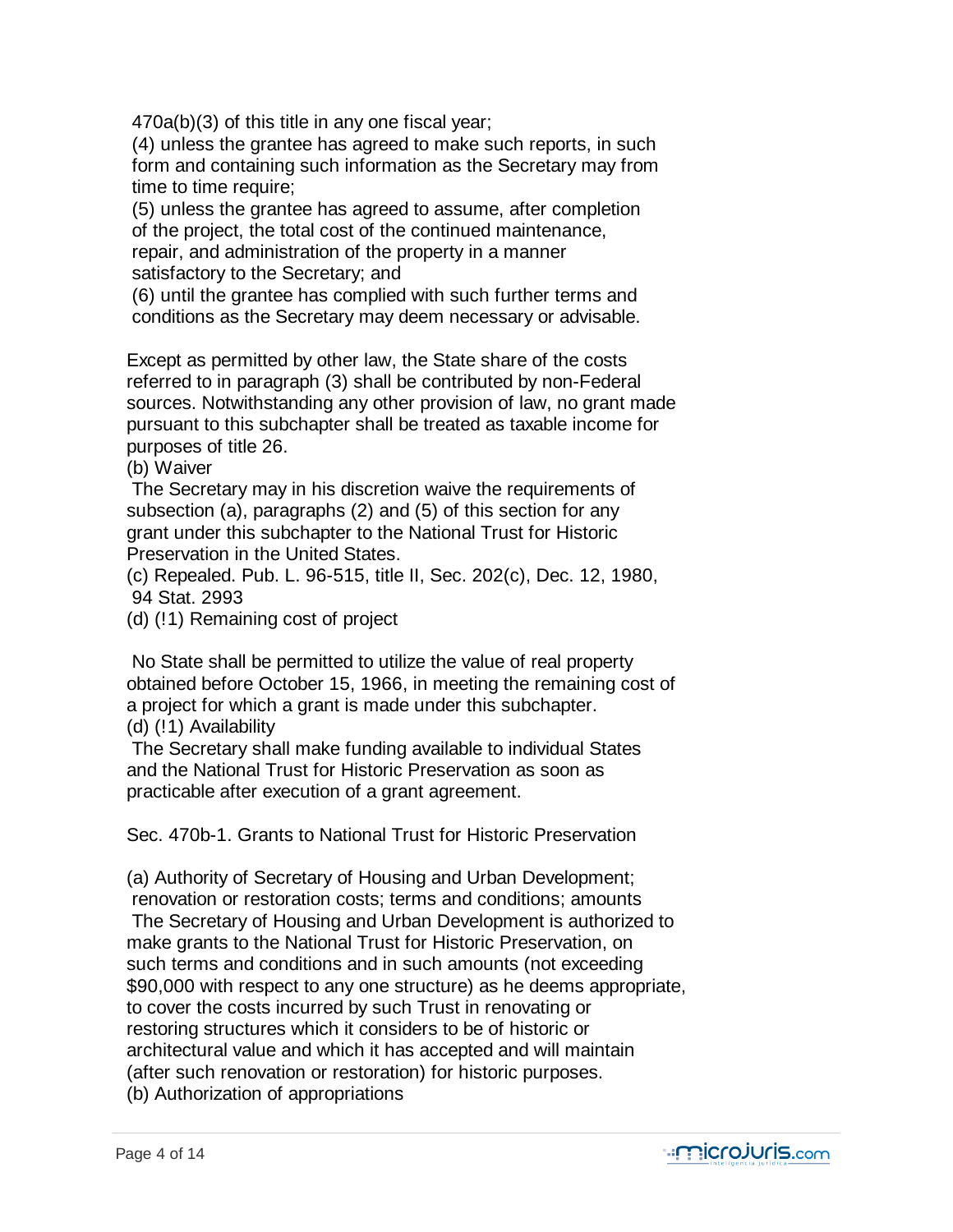There are authorized to be appropriated such sums as may be necessary for the grants to be made under subsection (a) of this section.

(Pub. L. 89-754, title VI, Sec. 603, Nov. 3, 1966, 80 Stat. 1278.)

# **CODIFICATION**

 Section was enacted as part of the Demonstration Cities and Metropolitan Development Act of 1966, and not as part of the National Historic Preservation Act, Pub. L. 89-665, which is classified generally to this subchapter.

Sec. 470c. Apportionment of grant funds

(a) Basis for apportionment

 The amounts appropriated and made available for grants to the States for the purposes of this subchapter shall be apportioned among the States by the Secretary on the basis of needs as determined by him.

(b) Basis; notification to State; reapportionment

 The amounts appropriated and made available for grants to the States for projects and programs under this subchapter for each fiscal year shall be apportioned among the States as the Secretary determines to be appropriate.

 The Secretary shall notify each State of its apportionment under this subsection within thirty days following the date of enactment of legislation appropriating funds under this subchapter. Any amount of any apportionment that has not been paid or obligated by the Secretary during the fiscal year in which such notification is given, and for two fiscal years thereafter, shall be reapportioned by the Secretary in accordance with this subsection. The Secretary shall analyze and revise as necessary the method of apportionment. Such method and any revision thereof shall be published by the Secretary in the Federal Register.

(c) Transfer of funds to local governments

 A minimum of 10 per centum of the annual apportionment distributed by the Secretary to each State for the purposes of carrying out this subchapter shall be transferred by the State, pursuant to the requirements of this subchapter, to local governments which are certified under section 470a(c) of this title for historic preservation projects or programs of such local governments. In any year in which the total annual apportionment to the States exceeds \$65,000,000, one half of the excess shall also be transferred by the States to local governments certified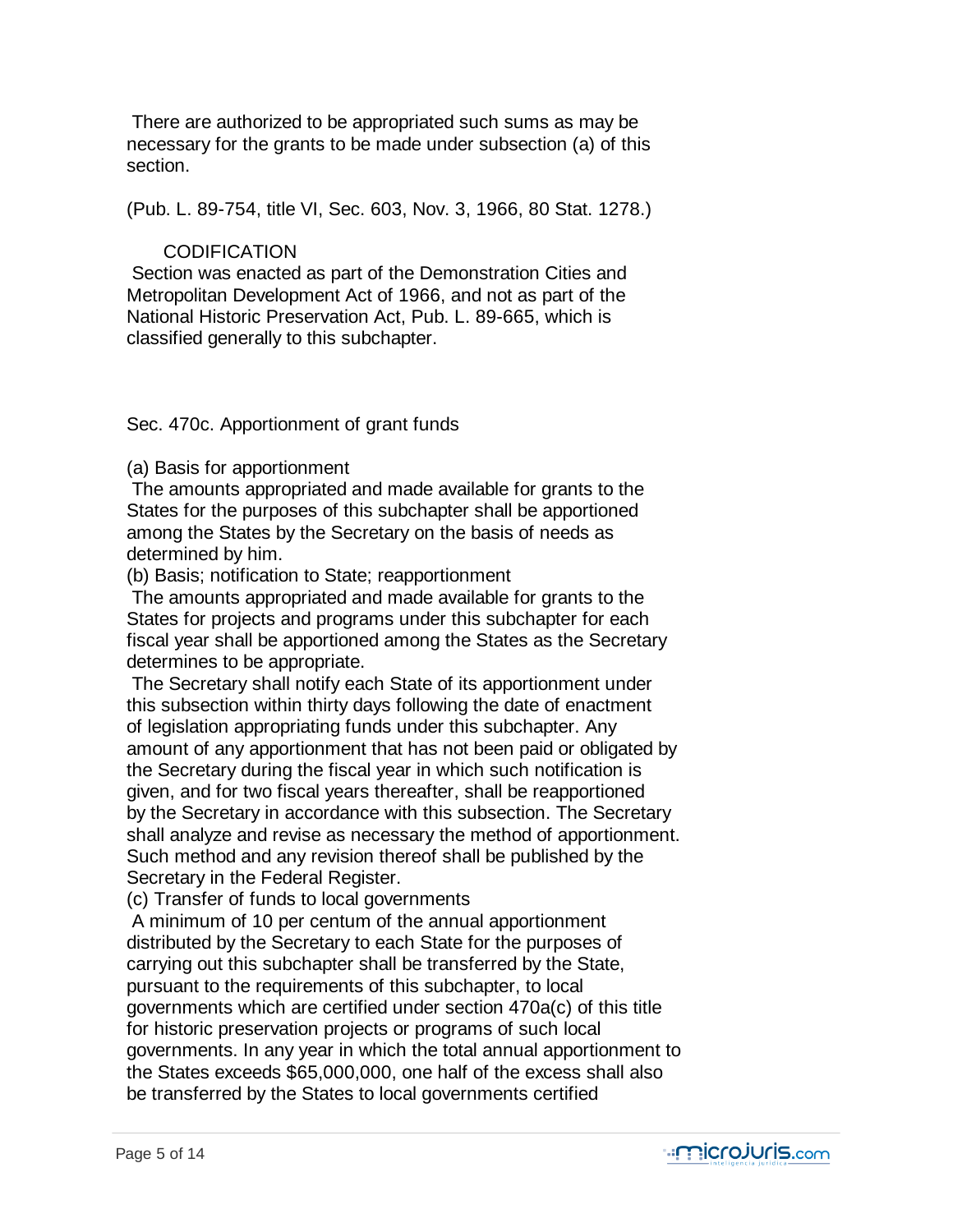pursuant to section 470a(c) of this title.

 (d) Guidelines for use and distribution of funds to local governments

 The Secretary shall establish guidelines for the use and distribution of funds under subsection (c) of this section to insure that no local government receives a disproportionate share of the funds available, and may include a maximum or minimum limitation on the amount of funds distributed to any single local government. The guidelines shall not limit the ability of any State to distribute more than 10 per centum of its annual apportionment under subsection (c) of this section, nor shall the Secretary require any State to exceed the 10 per centum minimum distribution to local governments.

(Pub. L. 89-665, title I, Sec. 103, Oct.

 Sec. 470d. Loan insurance program for preservation of property included on National Register

(a) Establishment

 The Secretary shall establish and maintain a program by which he may, upon application of a private lender, insure loans (including loans made in accordance with a mortgage) made by such lender to finance any project for the preservation of a property included on the National Register.

(b) Loan qualifications

A loan may be insured under this section only if -

 (1) the loan is made by a private lender approved by the Secretary as financially sound and able to service the loan properly;

 (2) the amount of the loan, and interest rate charged with respect to the loan, do not exceed such amount, and such a rate, as is established by the Secretary, by rule;

 (3) the Secretary has consulted the appropriate State Historic Preservation Officer concerning the preservation of the historic property;

 (4) the Secretary has determined that the loan is adequately secured and there is reasonable assurance of repayment;

 (5) the repayment period of the loan does not exceed the lesser of forty years or the expected life of the asset financed;

 (6) the amount insured with respect to such loan does not exceed 90 per centum of the loss sustained by the lender with respect to the loan; and

 (7) the loan, the borrower, and the historic property to be preserved meet other terms and conditions as may be prescribed by the Secretary, by rule, especially terms and conditions relating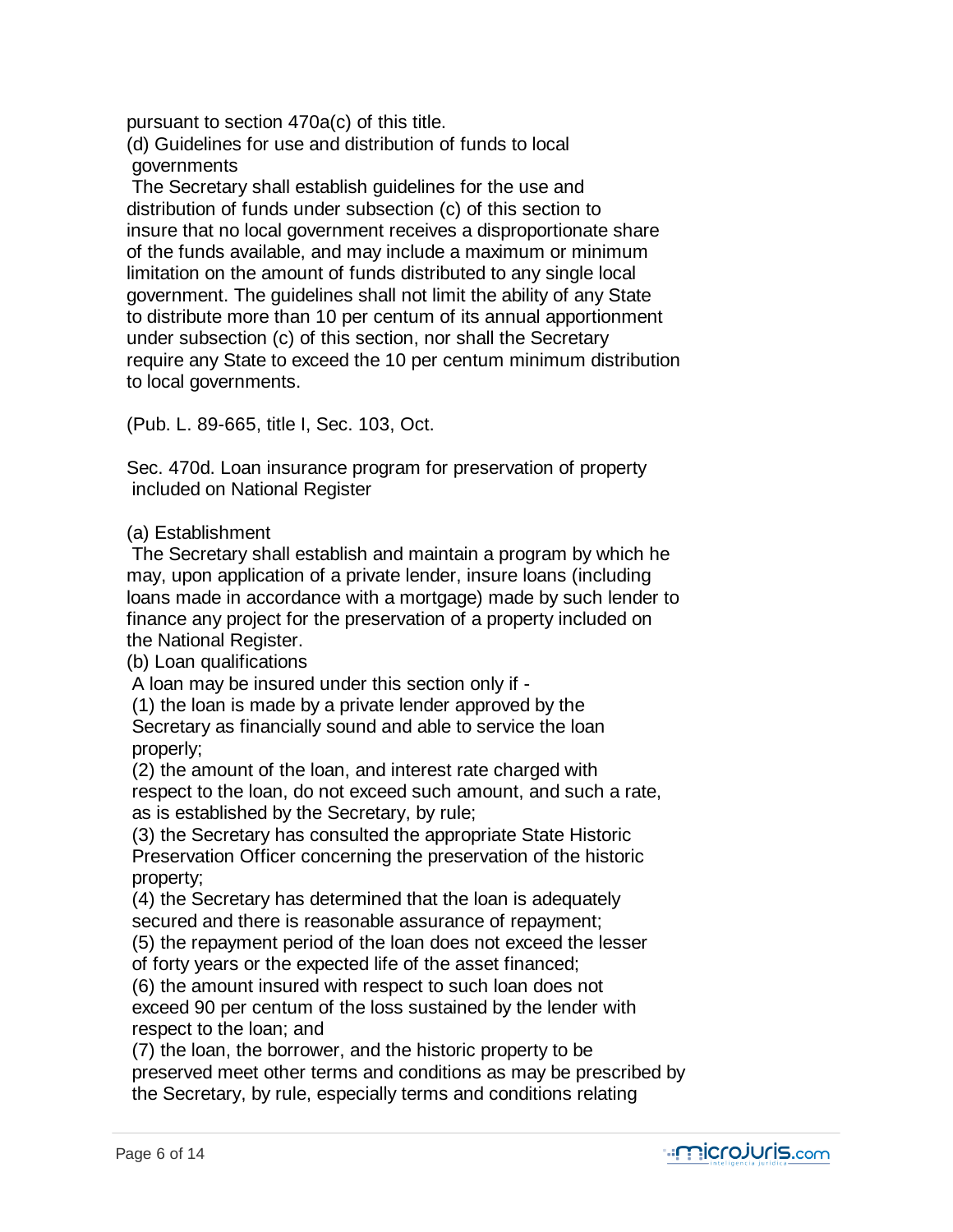to the nature and quality of the preservation work.

 The Secretary shall consult with the Secretary of the Treasury regarding the interest rate of loans insured under this section. (c) Limitation on amount of unpaid principal balance of loans

 The aggregate unpaid principal balance of loans insured under this section and outstanding at any one time may not exceed the amount which has been covered into the Historic Preservation Fund pursuant to section 470h of this title and subsections (g) and (i) of this section, as in effect on December 12, 1980, but which has not been appropriated for any purpose.

 (d) Assignability of insurance contracts; contract as obligation of United States; contestability

 Any contract of insurance executed by the Secretary under this section may be assignable, shall be an obligation supported by the full faith and credit of the United States, and shall be incontestable except for fraud or misrepresentation of

Sec. 470e. Recordkeeping; recipients of assistance; audit

 The beneficiary of assistance under this subchapter shall keep such records as the Secretary shall prescribe, including records which fully disclose the disposition by the beneficiary of the proceeds of such assistance, the total cost of the project or undertaking in connection with which such assistance is given or used, and the amount and nature of that portion of the cost of the project or undertaking supplied by other sources, and such other records as will facilitate an effective audit.

(Pub. L. 89-665, title I, Sec. 105, Oct. 15, 1966, 80 Stat. 917.)

 Sec. 470f. Effect of Federal undertakings upon property listed in National Register; comment by Advisory Council on Historic **Preservation** 

 The head of any Federal agency having direct or indirect jurisdiction over a proposed Federal or federally assisted undertaking in any State and the head of any Federal department or independent agency having authority to license any undertaking shall, prior to the approval of the expenditure of any Federal funds on the undertaking or prior to the issuance of any license, as the case may be, take into account the effect of the undertaking on any district, site, building, structure, or object that is included in or eligible for inclusion in the National Register. The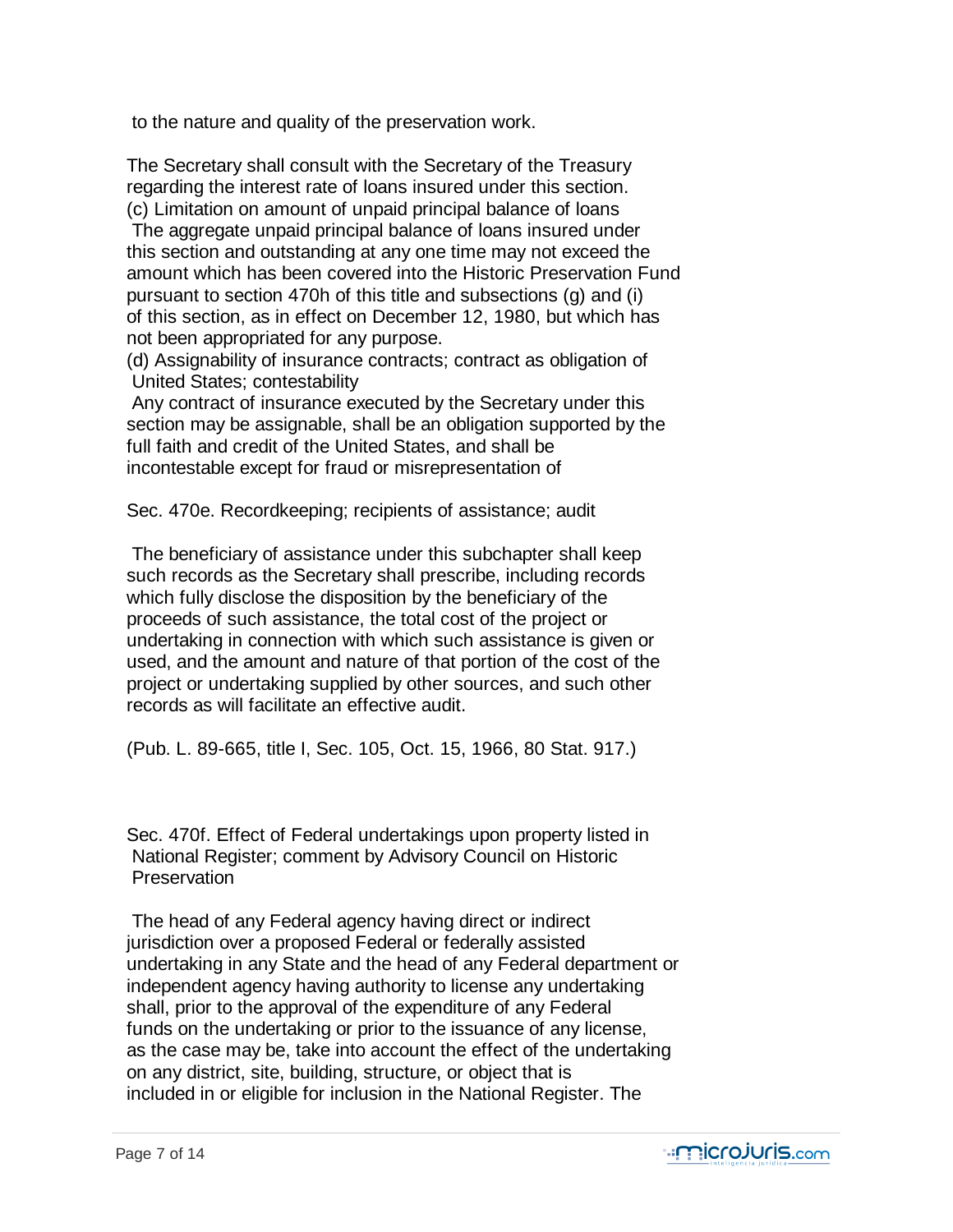head of any such Federal agency shall afford the Advisory Council on Historic Preservation established under part B of this subchapter a reasonable opportunity to comment with regard to such undertaking.

 (Pub. L. 89-665, title I, Sec. 106, Oct. 15, 1966, 80 Stat. 917; Pub. L. 94-422, title II, Sec. 201(3), Sept. 28, 1976, 90 Stat. 1320.)

#### AMENDMENTS

 1976 - Pub. L. 94-422 inserted "or eligible for inclusion in" after "included in".

# TRANSFER OF FUNCTIONS

 Enforcement functions of Secretary or other official in Department of the Interior and such functions of Secretary or other official in Department of Agriculture, insofar as they involve lands and programs under jurisdiction of that Department, related to compliance with historic preservation under sections 470 to 470a, 470b, and 470c to 470w-6 of this title with respect to pre construction, construction, and initial operation of transportation system for Canadian and Alaskan natural gas transferred to Federal Inspector, Office of Federal Inspector for Alaska Natural Gas Transportation System, until first anniversary of date of initial operation of Alaska Natural Gas Transportation System, see Reorg. Plan No. 1 of 1979, Secs. 102(e), (f), 203(a), 44 F.R. 33663, 33666, 93 Stat. 1373, 1376, effective July 1, 1979, set out in the Appendix to Title 5, Government Organization and Employees. Office of Federal Inspector for the Alaska Natural Gas Transportation System abolished and functions and authority vested in Inspector transferred to Secretary of Energy by section 3012(b) of Pub. L.

 Sec. 470g. White House, United States Supreme Court building, and United States Capitol not included in program for preservation of historical properties

 Nothing in this subchapter shall be construed to be applicable to the White House and its grounds, the Supreme Court building and its grounds, or the United States Capitol and its related buildings and grounds.

(Pub. L. 89-665, title I, Sec. 107, Oct. 15, 1966, 80 Stat. 917.)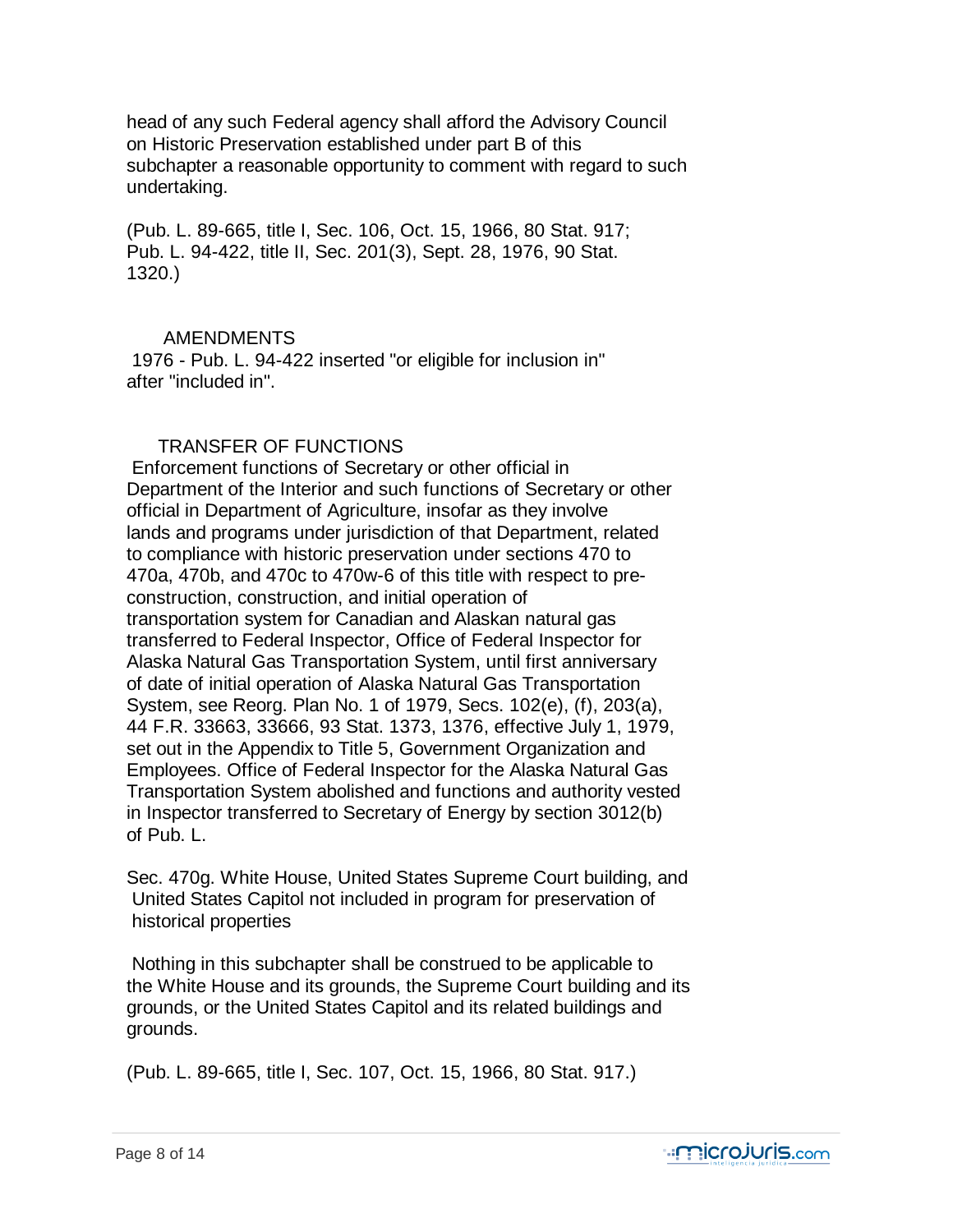Sec. 470h. Historic Preservation Fund; establishment; appropriations; source of revenue

 To carry out the provisions of this subchapter, there is hereby established the Historic Preservation Fund (hereafter referred to as the "fund") in the Treasury of the United States.

 There shall be covered into such fund \$24,400,000 for fiscal year 1977, \$100,000,000 for fiscal year 1978, \$100,000,000 for fiscal year 1979, \$150,000,000 for fiscal year 1980, and \$150,000,000 for fiscal year 1981, and \$150,000,000 for each of fiscal years 1982 through 2015, from revenues due and payable to the United States under the Outer Continental Shelf Lands Act (67 Stat. 462, 469), as amended (43 U.S.C. 1338), and/or under section 7433(b) of title 10, notwithstanding any provision of law that such proceeds shall be credited to miscellaneous receipts of the Treasury. Such moneys shall be used only to carry out the purposes of this subchapter and shall be available for expenditure only when appropriated by the Congress. Any moneys not appropriated shall remain available in the fund until appropriated for said purposes: Provided, That appropriations made pursuant to this paragraph may be made without fiscal year limitation.

 (Pub. L. 89-665, title I, Sec. 108, Oct. 15, 1966, 80 Stat. 917; Pub. L. 91-243, Sec. 1(a), May 9, 1970, 84 Stat. 204; Pub. L. 93- 54, Sec. 1(a), July 1, 1973, 87 Stat. 139; Pub. L. 94-422, title II, Sec. 201(4), Sept. 28, 1976, 90 Stat. 1320; Pub. L. 96-515, title II, Sec. 205, Dec. 12, 1980, 94 Stat. 2995; Pub. L. 100-127, Oct. 9, 1987, 101 Stat. 800; Pub. L. 102-575, title XL, Sec. 4011, Oct. 30, 1992, 106 Stat. 4760; Pub. L. 106-208, Secs. 2, 5(a)(7), May 26, 2000, 114 Stat. 318, 319; Pub. L. 109-453, Sec. 1(c), Dec. 22, 2006, 120 Stat. 3367.)

# REFERENCES IN TEXT

 The Outer Continental Shelf Lands Act, referred to in second par., is act Aug. 7, 1953, ch. 345, 67 Stat. 462, as amended, which is classified generally to subchapter III (Sec. 1331 et seq.) of chapter 29 of Title 43, Public Lands. Section 9 of the Act (43 U.S.C. 1338) provides for the disposition of revenues.

Sec. 470h-1. Acceptance of privately donated funds by Secretary

# (a) Authorization; use of funds

 In furtherance of the purposes of this subchapter, the Secretary may accept the donation of funds which may be expended by him for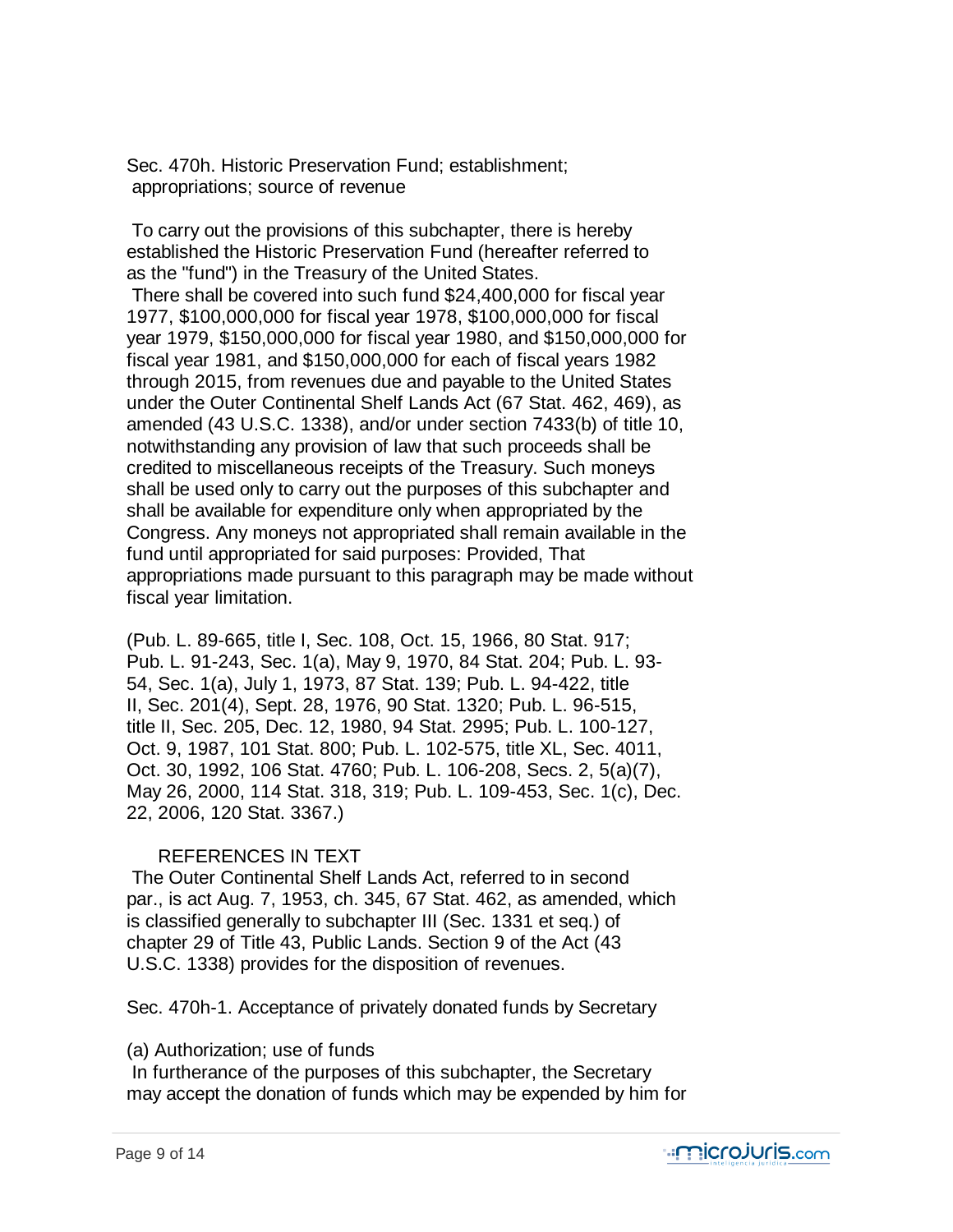projects to acquire, restore, preserve, or recover data from any district, building, structure, site, or object which is listed on the National Register of Historic Places established pursuant to section 470a of this title, so long as the project is owned by a State, any unit of local government, or any nonprofit entity. (b) Consideration of factors respecting expenditure of funds In expending said funds, the Secretary shall give due consideration to the following factors: the national significance of the project; its historical value to the community; the imminence of its destruction or loss; and the expressed intentions of the donor. Funds expended under this subsection shall be made available without regard to the matching requirements established by section 470b of this title but the recipient of such funds shall be permitted to utilize them to match any grants from the Historic Preservation Fund established by section 470h of this title. (c) Transfer of unobligated funds

 The Secretary is hereby authorized to transfer unobligated funds previously donated to the Secretary for the purposes of the National Park Service, with the consent of the donor, and any funds so transferred shall be used or expended in accordance with the provisions of this subchapter.

 (Pub. L. 89-665, title I, Sec. 109, as added Pub. L. 96-244, Sec. 1, May 19, 1980, 94 Stat. 346.)

 Sec. 470h-2. Historic properties owned or controlled by Federal agencies

 (a) Responsibilities of Federal agencies; program for identification, evaluation, nomination, and protection (1) The heads of all Federal agencies shall assume responsibility for the preservation of historic properties which are owned or controlled by such agency. Prior to acquiring, constructing, or leasing buildings for purposes of carrying out agency responsibilities, each Federal agency shall use, to the maximum extent feasible, historic properties available to the agency, in accordance with Executive Order No. 13006, issued May 21, 1996 (61 Fed. Reg. 26071). Each agency shall undertake, consistent with the preservation of such properties and the mission of the agency and the professional standards established pursuant to section 470a(g) (!1) of this title, any preservation, as may be necessary to carry out this section.

(2) Each Federal agency shall establish (unless exempted pursuant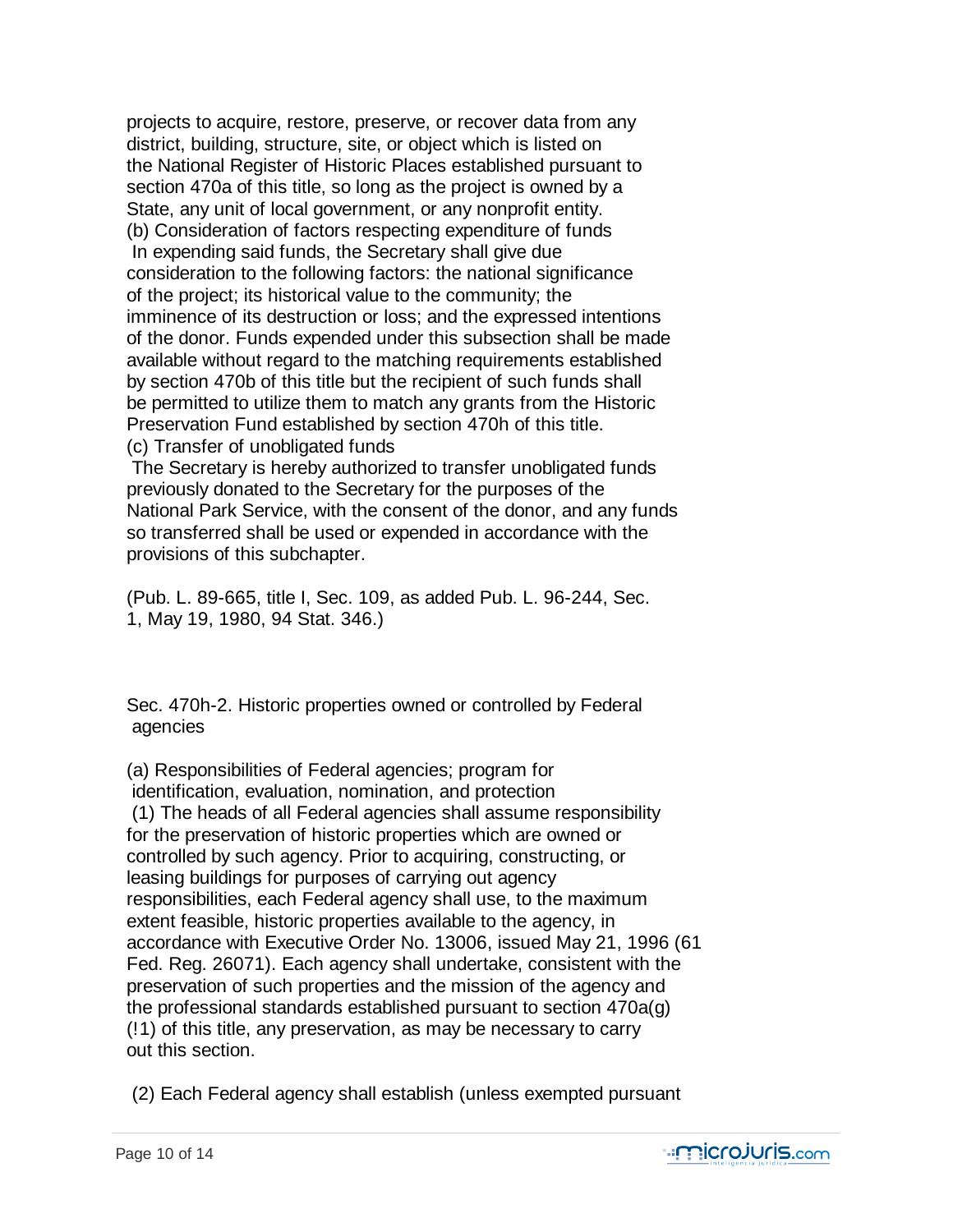to section 470v of this title), in consultation with the Secretary, a preservation program for the identification, evaluation, and nomination to the National Register of Historic Places, and protection of historic properties. Such program shall ensure - (A) that historic properties under the jurisdiction or control of the agency, are identified, evaluated, and nominated to the National Register;

 (B) that such properties under the jurisdiction or control of the agency as are listed in or may be eligible for the National Register are managed and maintained in a way that considers the preservation of their historic, archaeological, architectural, and cultural values in compliance with section 470f of this title and gives special consideration to the preservation of such values in the case of properties designated as having National significance;

 (C) that the preservation of properties not under the jurisdiction or control of the agency, but subject to be potentially affected by agency actions are given full consideration in planning;

 (D) that the agency's preservation-related activities are carried out in consultation with other Federal, State, and local agencies, Indian tribes, Native Hawaiian organizations carrying out historic preservation planning activities, and with the private sector; and

 (E) that the agency's procedures for compliance with section 470f of this title -

 (i) are consistent with regulations issued by the Council pursuant to section 470s of this title;

 (ii) provide a process for the identification and evaluation of historic properties for listing in the National Register and the development and implementation

Sec. 470h-3. Lease or exchange of historic property

(a) Authorization; consultation with Council

 Notwithstanding any other provision of law, any Federal agency after consultation with the Council, shall, to the extent practicable, establish and implement alternatives for historic properties, including adaptive use, that are not needed for current or projected agency purposes, and may lease an historic property owned by the agency to any person or organization, or exchange any property owned by the agency with comparable historic property, if the agency head determines that the lease or exchange will adequately insure the preservation of the historic property. (b) Proceeds of lease for administration, etc., of property; deposit of surplus proceeds into Treasury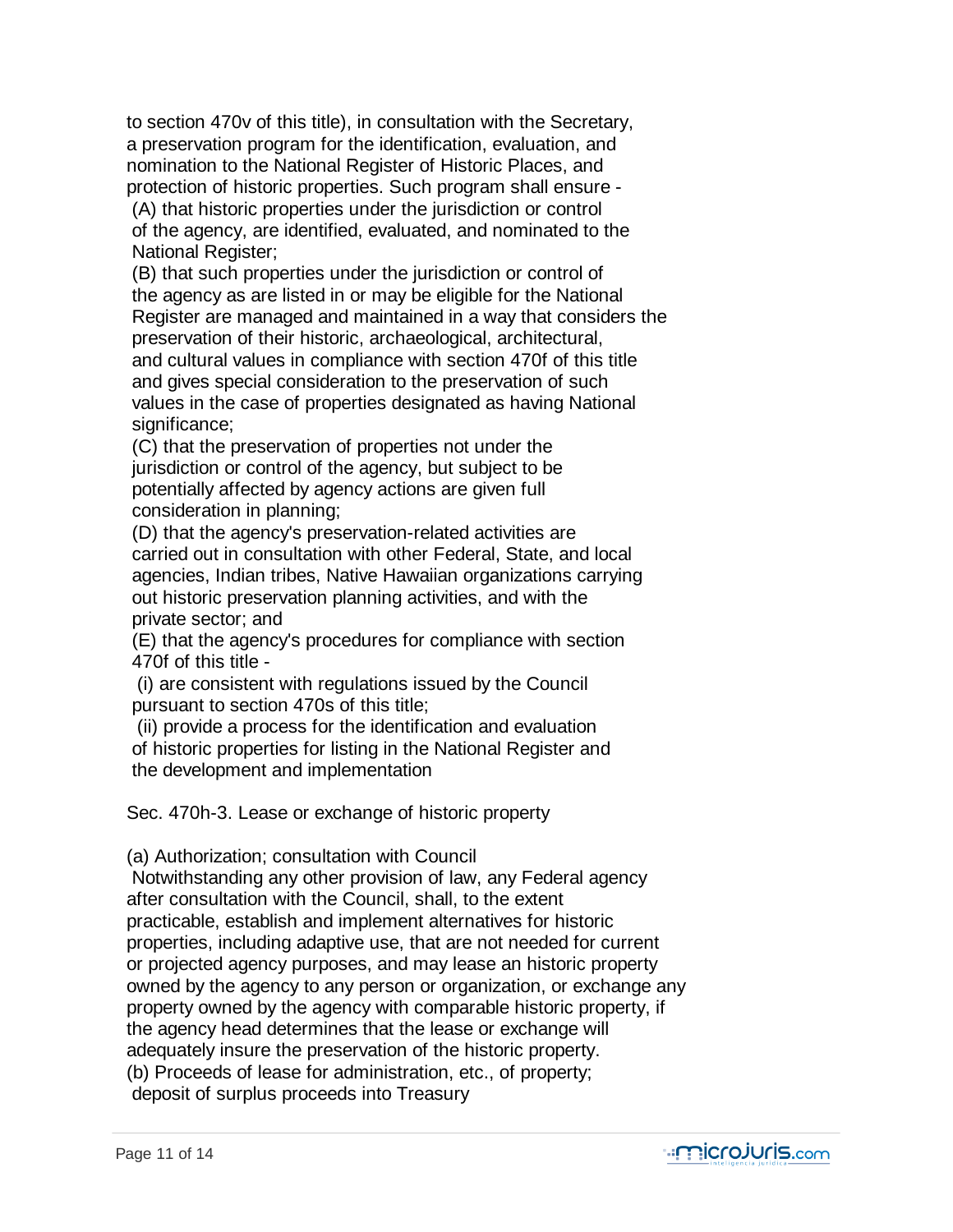The proceeds of any lease under subsection (a) of this section may, notwithstanding any other provision of law, be retained by the agency entering into such lease and used to defray the costs of administration, maintenance, repair, and related expenses incurred by the agency with respect to such property or other properties which are on the National Register which are owned by, or are under the jurisdiction or control of, such agency. Any surplus proceeds from such leases shall be deposited into the Treasury of the United States at the end of the second fiscal year following the fiscal year in which such proceeds were received.

(c) Contracts for management of historic property

 The head of any Federal agency having responsibility for the management of any historic property may, after consultation with the Advisory Council on Historic Preservation, enter into contracts for the management of such property. Any such contract shall contain such terms and conditions as the head of such agency deems necessary or appropriate to protect the interests of the United States and insure adequate preservation of the historic property.

 (Pub. L. 89-665, title I, Sec. 111, as added Pub. L. 96-515, title II, Sec. 207, Dec. 12, 1980, 94 Stat. 2997; amended Pub. L. 102- 575, title XL, Sec. 4013, Oct. 30, 1992, 106 Stat. 4761.)

**AMENDMENTS** 1992 - Subsec. (a). Pub. L.

Sec. 470h-4. Professional standards

(a) In general

 Each Federal agency that is responsible for the protection of historic resources, including archaeological resources pursuant to this subchapter or any other law shall ensure each of the following

 - (1)(A) All actions taken by employees or contractors of such agency shall meet professional standards under regulations developed by the Secretary in consultation with the Council, other affected agencies, and the appropriate professional societies of the disciplines involved, specifically archaeology, architecture, conservation, history, landscape architecture, and planning.

 (B) Agency personnel or contractors responsible for historic resources shall meet qualification standards established by the Office of Personnel Management in consultation with the Secretary and appropriate professional societies of the disciplines involved. The Office of Personnel Management shall revise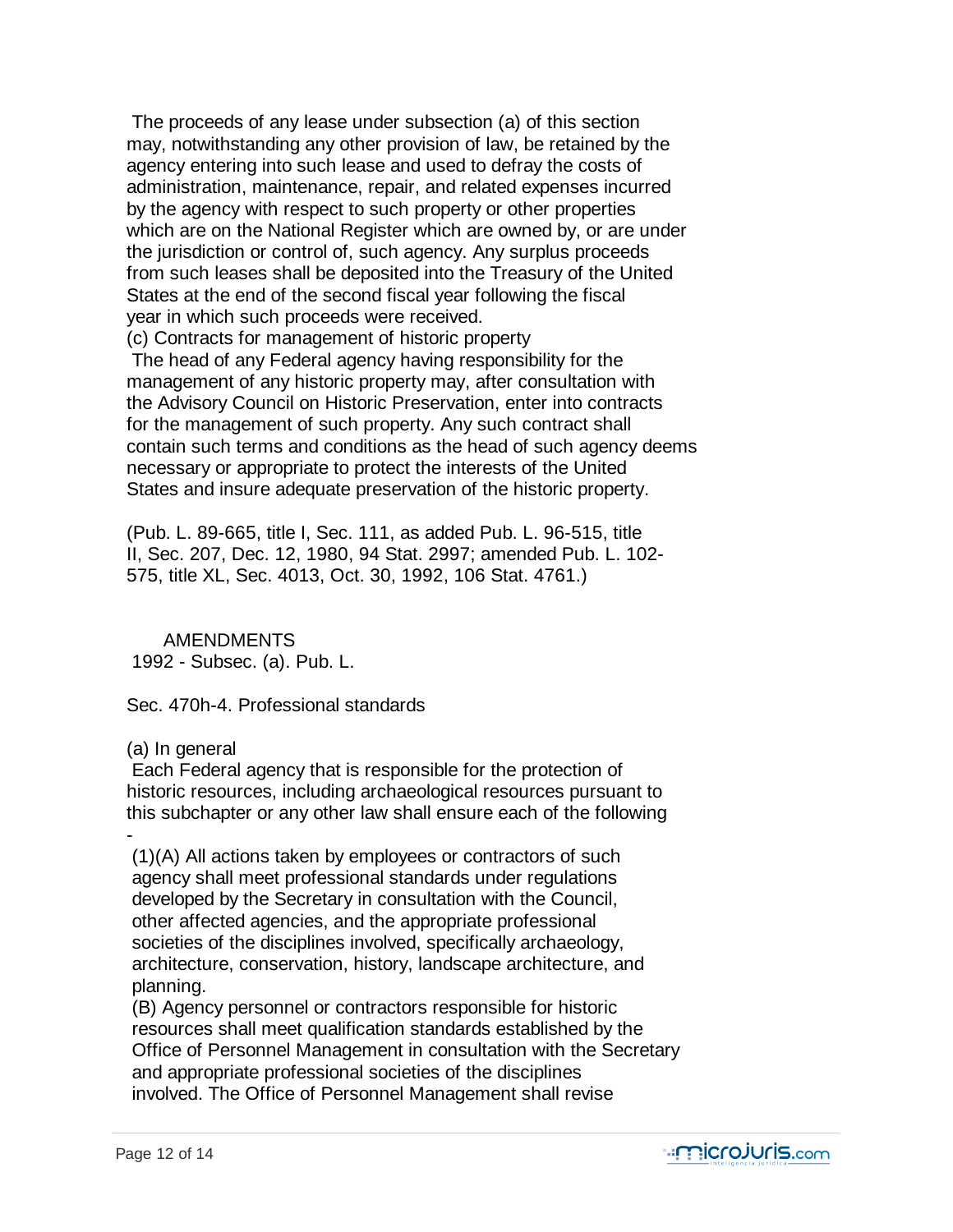qualification standards within 2 years after October 30, 1992, for the disciplines involved, specifically archaeology, architecture, conservation, curation, history, landscape architecture, and planning. Such standards shall consider the particular skills and expertise needed for the preservation of historic resources and shall be equivalent requirements for the disciplines involved.

 (2) Records and other data, including data produced by historical research and archaeological surveys and excavations are permanently maintained in appropriate data bases and made available to potential users pursuant to such regulations as the Secretary shall promulgate.

(b) Guidelines

 In order to promote the preservation of historic resources on properties eligible for listing in the National Register, the Secretary shall, in consultation with the Council, promulgate guidelines to ensure that Federal, State, and tribal historic preservation programs subject to this subchapter include plans to -

 (1) provide information to the owners of properties containing historic (including architectural, curatorial, and archaeological) resources with demonstrated or likely research significance, about the need for protection of such resources, and the available means of protection;

 (2) encourage owners to preserve such resources intact and in place and offer the owners of such resources information on the tax and grant assistance available for the donation of the resources or of a preservation easement of the resources; (3) encourage the protection of Native American cultural items (within the meaning of section 3001(3) and (9) of title 25) and of properties of religious or cultural importance to Indian tribes, Native Hawaiians, or other Native American groups; and (4) encourage owners who are undertaking archaeological excavations to -

(A)

Sec. 470h-5. Interstate and international traffic in antiquities

# (a) Study

 In order to help control illegal interstate and international traffic in antiquities, including archaeological, curatorial, and architectural objects, and historical documents of all kinds, the Secretary shall study and report on the suitability and feasibility of alternatives for controlling illegal interstate and international traffic in antiquities.

(b) Consultation